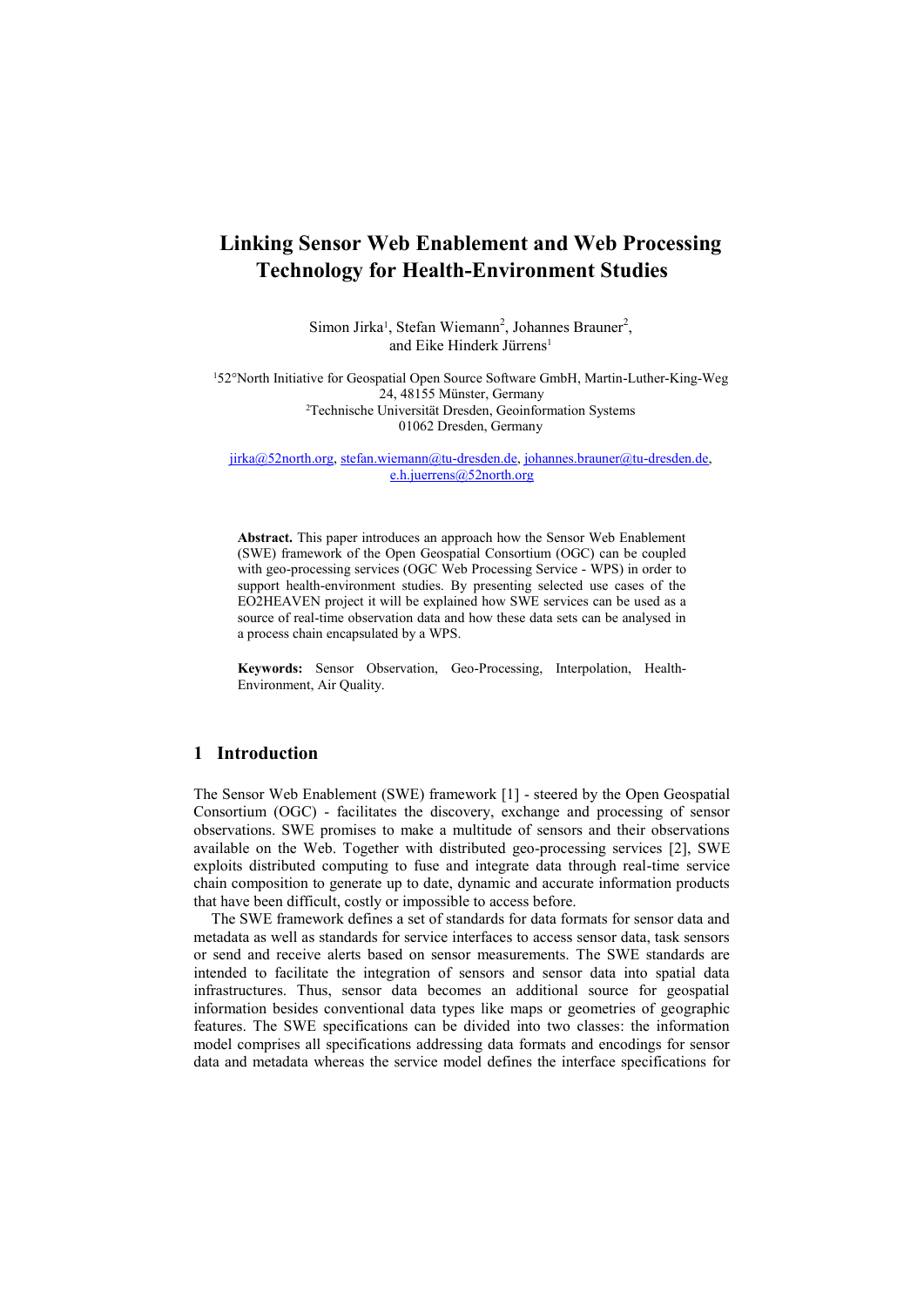Web Services providing sensor related functionality. For the applications described in this article, especially the specifications 'Sensor Observation Service' (SOS) [3] and 'Observations and Measurements' (O&M) [4], [5] are relevant. The SOS provides an interface for requesting sensor data sets based on temporal, spatial and thematic query parameters. The responses of the SOS containing the requested data are then returned using O&M. These standards can be used for coupling geo-processing services with sensors as data sources. Relying on such a standards based approach ensures that the developed geo-processing services can easily be coupled with other data sources, as long as these data sources support the SWE standards.

The OGC Web Processing Service (WPS) specification [6] provides a standardized technology for executing any (geo-)processes with various levels of complexity over the Web. The required data can be provided on external servers or can be delivered directly across a network by the client together with a processing request. Image data formats or data exchange standards such as Geography Markup Language (GML) [7] or O&M can be used to model and encode the required incoming data sets and final results. As the WPS specification does not specify which functionality geo-processes shall support, the service developers and providers are free to offer any functionality, ranging from individual self-developed processes to a wrapping of complete GIS libraries like GRASS GIS [8].

SWE and WPS technologies will be a core building block of the European Seventh Framework Programme (FP7) funded project EO2HEAVEN (Earth Observation and ENVironmental modelling for the mitigation of HEAlth risks, [http://www.eo2heaven.org/\)](http://www.eo2heaven.org/). A core aim of this project is to build a Spatial Information Infrastructure (SII) for integrating in situ sensor data sets, Earth Observation (EO) data sets and health data sets to support environment related health risk prediction. All involved OGC specifications have proven themselves valuable in the past, although an integrated usage of SWE and WPS concepts is still missing. It is therefore highly beneficial not only to experiment with both concepts but also to integrate them into the stable EO2HEAVEN implementations.

## **2 Concept**

One of the main objectives of the EO2HEAVEN project is to predict air quality levels in order to warn and protect people suffering from respiratory or cardiovascular diseases. An ad-hoc warning system is designed and implemented to create risk maps for the affected population. It integrates several Web Services for spatial data provision, processing and visualization. For the implementation and validation of an active warning system, two case studies dealing with air quality issues are developed: (1) Saxony (Germany) - mainly focusing on the creation of reliable models for predicting air pollution impacts on human health; (2) Durban (South Africa) focusing on the implementation of an entirely service based warning system.

The service infrastructure of the project is based on common OGC standards, such as SOS for the provision of air quality measurements, Web Coverage Services (WCS) and SOS for the provision of remote sensing data, WPS for risk modelling and Web Map Service (WMS) for the visualization of the air quality and risk maps. Various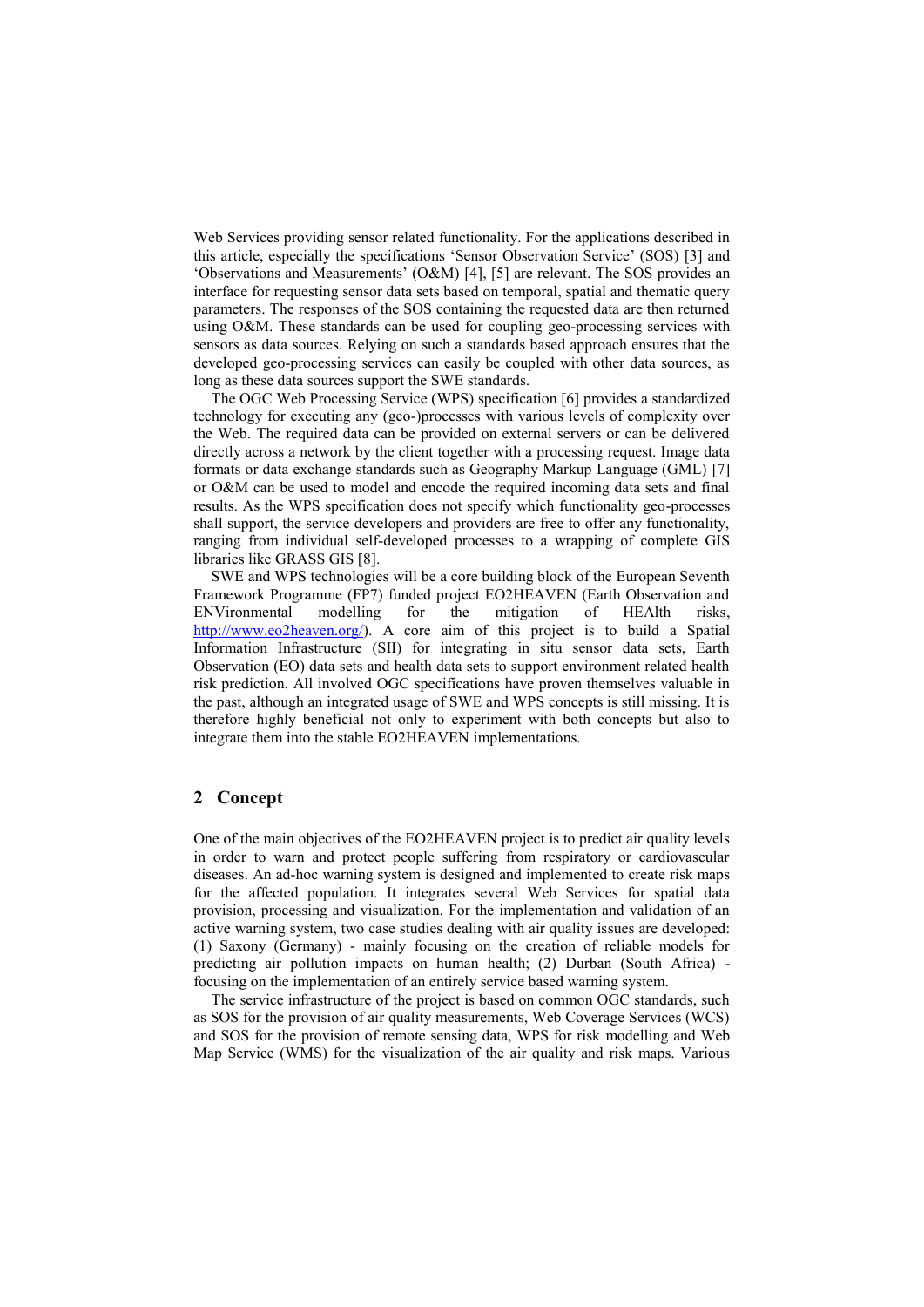remote sensing data sets are analyzed in terms of their usability for air quality prediction. In addition, approaches to consolidate remote sensing data, in situ data and health data are developed. The consolidation primarily focuses basic pollution dissemination models and correlation coefficients among different remote sensing and in situ sensor measurements.

As an intermediate result, a generic air pollution interpolation WPS has been developed to feed continuous air quality information to the EO2HEAVEN SII. The WPS accesses a SOS providing air quality measurements and calculates an interpolation (using GRASS GIS geo-processing modules) based on the requested sensor data. The workflow is initiated by a WMS which is capable to deal with a time dimension. A time enabled WMS client starts the service chain by providing the WMS with the requested air pollution parameter, the spatial extent, the spatial resolution for the result and the time frame. Based on these parameters the WMS initiates a request to the WPS including the required SOS request as reference (containing the air pollution parameter and the spatial and temporal extent) and the resolution/pixel size for the result. The WPS requests the SOS for the required O&M data set, extracts the required information, calculates the interpolation and returns the image to the WMS which itself provides the visualization for the air quality map back to the client.



**Fig. 1**: Self-validation process of the WPS for sensor interpolation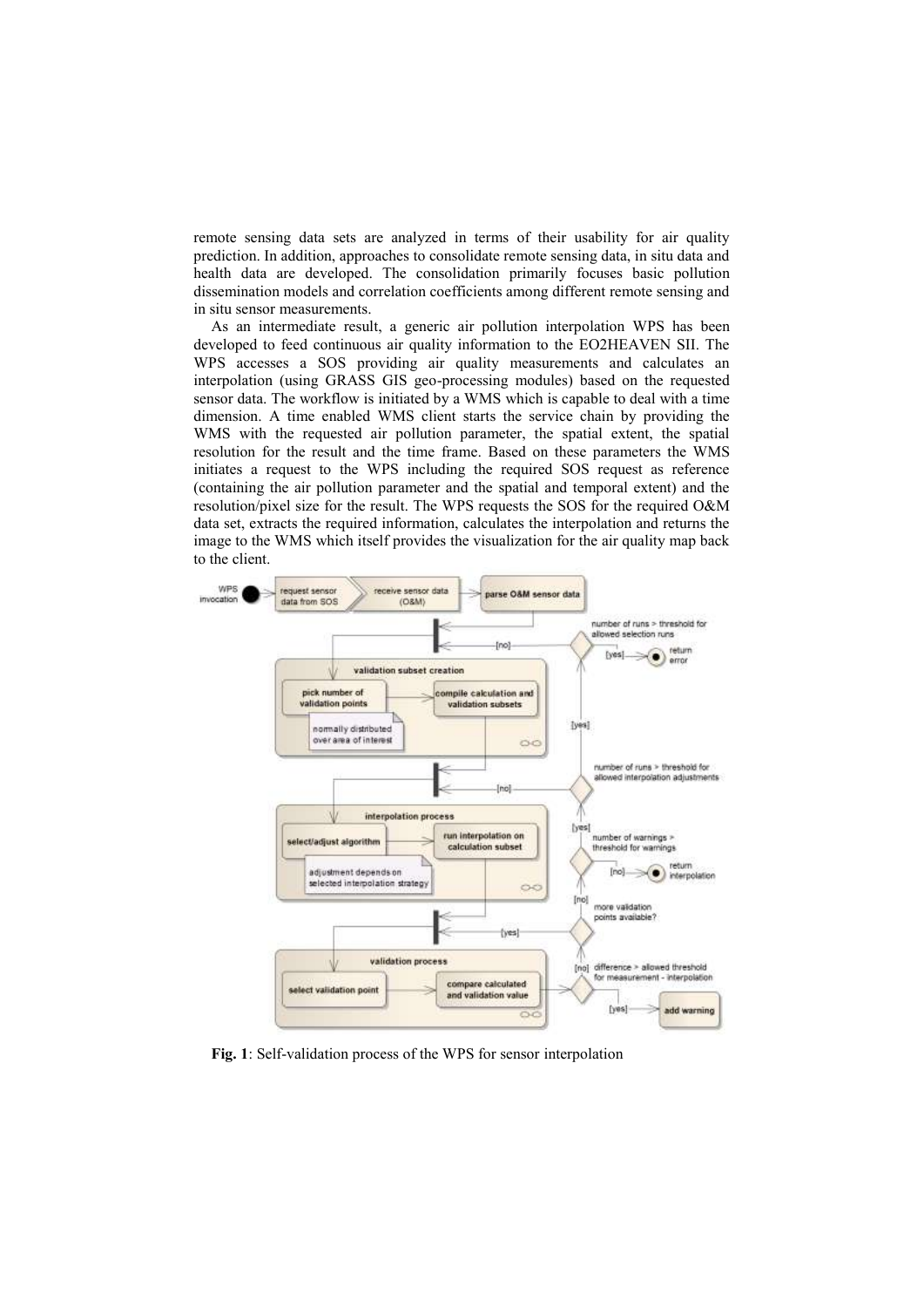The described approach is extended by a self-validation mechanism depicted in Fig. 1 to avoid inaccurate interpolations adopting the sensor validation process described by [9]. The in situ sensor observations are divided into a calculation set and a validation set. The calculation set is used as input for the interpolation process whereas the validation set only acts as a set of control points within the interpolated image. The validation points are compared to the values derived from the interpolated image. If the control point validation shows tolerable deviations, the interpolated image is returned to the system for direct visualization via WMS, direct storage in a WCS or further processing. If the deviation is outside the tolerable range, the interpolation process parameters have to be adjusted, e.g. by utilization of different interpolation algorithms or further validation loops with a different partition of the calculation and validation sets. In case of several successive failures, implying failures due to a lack of required measurements or measurement errors inside the situ data observations, an error will be returned to the client.

To identify a set of appropriate and sensible interpolation algorithms for the general area of interest, 'historic' interpolations can be compared with remote sensing data sets of the same spatial and temporal extent. A respective list of available earth observation products related to health-environmental studies can be found in [10]. The validation of in-situ and remote sensing data further reduces the number of unnecessary applications of inappropriate interpolation algorithms. Unfortunately, an on the fly validation is impossible as remote sensing data sets are usually not available ad hoc, but especially for the production of up to date maps for air quality prediction, highly topical data is essential. Moreover in-situ and satellite measurements are not directly comparable due to their basic configurations. In-situ sensors provide point based measurements at ground level whereas satellites observe the entire atmosphere. This aspect is already studied within the project but still needs further investigations.

The accuracy of the interpolation of air quality information strongly depends on the availability, reliability and distribution of the underlying in-situ sensors. Therefore the project also tackles problems with the uncertainty of measurements and the creation of continuous air quality information from widely distributed sensors networks by taking additional environmental characteristics (e.g. land use, elevation model, transportation network) into consideration. Subsequently health risk prediction models can be applied to the calculated air quality information to produce health risk maps as the final outcome of the system.

#### **3 Conclusion**

The presented approach for sensor validation is supposed to significantly enhance the reliability of the produced air quality maps and prevents false alarms of the warning system for the EO2HEAVEN Case Studies in Saxony and the Durban area. A detailed evaluation of the presented approach will be performed in conjunction with the validation of remote sensing data in the next step of the project. This is highly prioritized by the EO2HEAVEN project since derived health risk maps should be as trustworthy as possible for the end user. In addition, the presented approach shows